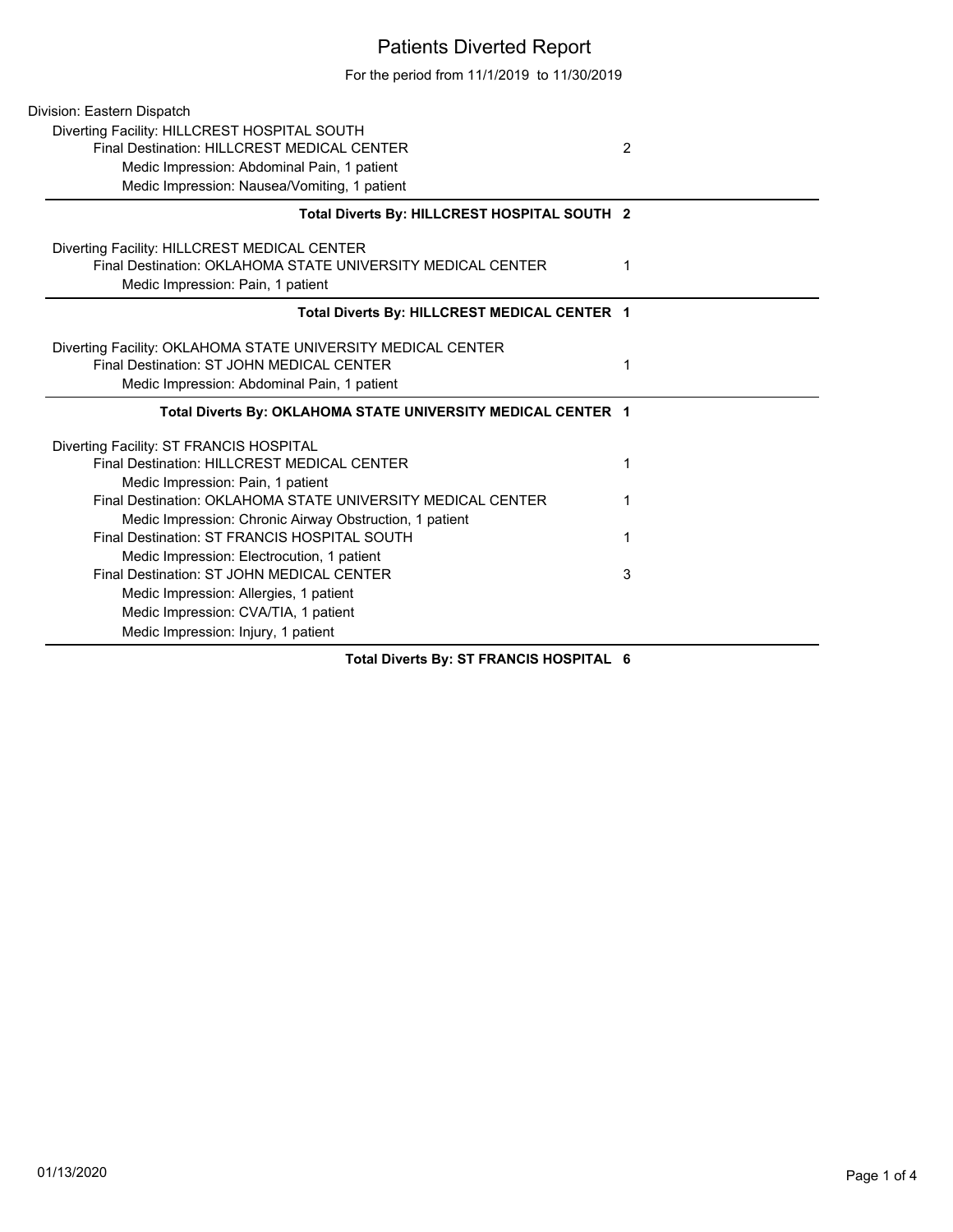| Division: Western Dispatch                                                                   |    |
|----------------------------------------------------------------------------------------------|----|
| Diverting Facility: INTEGRIS BAPTIST MEDICAL CENTER<br>Final Destination: INTEGRIS DEACONESS |    |
|                                                                                              | 19 |
| Medic Impression: Abdominal Pain, 1 patient                                                  |    |
| Medic Impression: Altered Mental Status, 2 patients                                          |    |
| Medic Impression: Chest Pain Non-Cardiac, 3 patients                                         |    |
| Medic Impression: Drug Intoxication, 1 patient                                               |    |
| Medic Impression: Fever, 1 patient                                                           |    |
| Medic Impression: Nausea/Vomiting, 3 patients                                                |    |
| Medic Impression: Pain, 2 patients                                                           |    |
| Medic Impression: Respiratory Abnormality, 2 patients                                        |    |
| Medic Impression: Seizures, 1 patient                                                        |    |
| Medic Impression: Swelling Of Limb, 1 patient                                                |    |
| Medic Impression: Trauma, 2 patients                                                         |    |
| Final Destination: INTEGRIS SOUTHWEST MEDICAL CEN                                            | 2  |
| Medic Impression: Abdominal Pain, 1 patient                                                  |    |
| Medic Impression: Pain, 1 patient                                                            |    |
| Final Destination: SSM HEALTH ST ANTHONY HOSPITAL                                            | 2  |
| Medic Impression: Backache, 1 patient                                                        |    |
| Medic Impression: Trauma, 1 patient                                                          |    |
| Final Destination: THE CHILDRENS HOSPITAL                                                    | 1  |
| Medic Impression: Abdominal Pain, 1 patient                                                  |    |
| Total Diverts By: INTEGRIS BAPTIST MEDICAL CENTER 24                                         |    |
|                                                                                              |    |
| Diverting Facility: INTEGRIS CANADIAN VALLEY HOSP                                            |    |
| Final Destination: INTEGRIS SOUTHWEST MEDICAL CEN                                            | 1  |
| Medic Impression: Diabetes Mellitus Uncontrolled, 1 patient                                  |    |
| Total Diverts By: INTEGRIS CANADIAN VALLEY HOSP 1                                            |    |
| Diverting Facility: INTEGRIS DEACONESS                                                       |    |
| Final Destination: INTEGRIS BAPTIST MEDICAL CENTER                                           | 3  |
| Medic Impression: Injury, 1 patient                                                          |    |
| Medic Impression: Pain, 1 patient                                                            |    |
| Medic Impression: Seizures, 1 patient                                                        |    |
| Total Diverts By: INTEGRIS DEACONESS 3                                                       |    |
|                                                                                              |    |
| Diverting Facility: INTEGRIS HEALTH EDMOND                                                   |    |
| Final Destination: INTEGRIS BAPTIST MEDICAL CENTER                                           | 1  |
| Medic Impression: Altered Mental Status, 1 patient                                           |    |
| Total Diverts By: INTEGRIS HEALTH EDMOND 1                                                   |    |
|                                                                                              |    |
| Diverting Facility: INTEGRIS SOUTHWEST MEDICAL CEN                                           |    |
| Final Destination: INTEGRIS BAPTIST MEDICAL CENTER                                           | 1  |
| Medic Impression: Pain, 1 patient                                                            |    |
| Final Destination: SSM HEALTH ST ANTHONY HOSPITAL                                            | 1  |
| Medic Impression: Alcohol Abuse, 1 patient                                                   |    |
| Total Diverts By: INTEGRIS SOUTHWEST MEDICAL CEN 2                                           |    |
| Diverting Facility: MERCY HOSPITAL - OKLAHOMA CITY                                           |    |
| Final Destination: INTEGRIS BAPTIST MEDICAL CENTER                                           | 2  |
| Medic Impression: Chest Pain Non-Cardiac, 1 patient                                          |    |
| Medic Impression: Respiratory Abnormality, 1 patient                                         |    |
| Final Destination: INTEGRIS COMM HOSPITAL-COUNCIL CROSSING                                   | 1  |
| Medic Impression: Injury, 1 patient                                                          |    |
| <b>Final Destination: INTEGRIS DEACONESS</b>                                                 | 2  |
| Medic Impression: Dislocation Closed, 1 patient                                              |    |
| Medic Impression: Trauma, 1 patient                                                          |    |
|                                                                                              |    |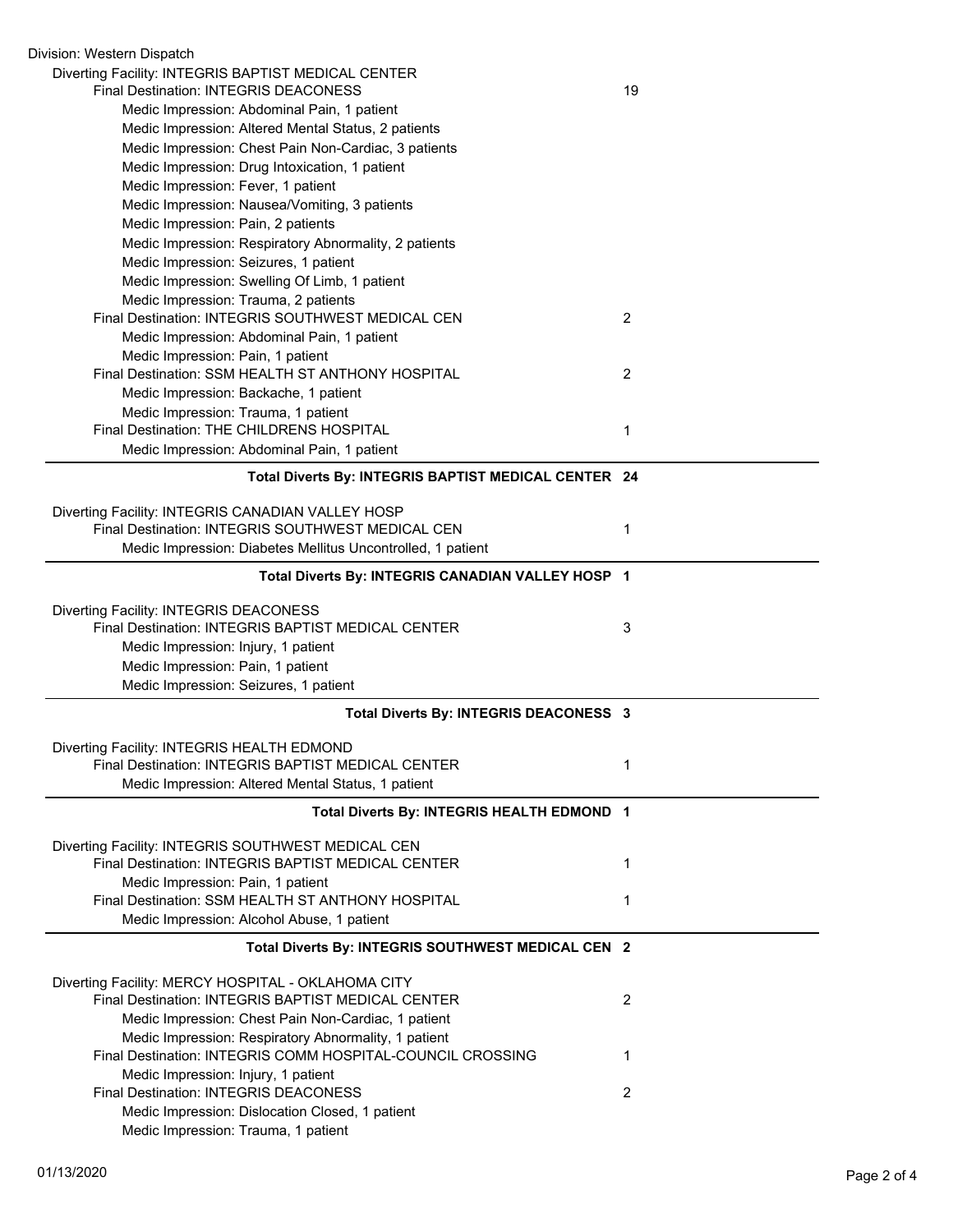| Final Destination: OKLAHOMA HEART HOSPITAL NORTH              | 3              |
|---------------------------------------------------------------|----------------|
| Medic Impression: Angina, 1 patient                           |                |
| Medic Impression: Dizziness, 1 patient                        |                |
| Medic Impression: Swelling Of Limb, 1 patient                 |                |
| Total Diverts By: MERCY HOSPITAL - OKLAHOMA CITY 8            |                |
| Diverting Facility: NORMAN REGIONAL HEALTHPLEX                |                |
| Final Destination: NORMAN REGIONAL HOSPITAL                   | 4              |
| Medic Impression: Abdominal Pain, 1 patient                   |                |
| Medic Impression: Altered Mental Status, 1 patient            |                |
| Medic Impression: Pain, 1 patient                             |                |
| Medic Impression: Trauma, 1 patient                           |                |
| Total Diverts By: NORMAN REGIONAL HEALTHPLEX 4                |                |
| Diverting Facility: NORMAN REGIONAL HOSPITAL                  |                |
| Final Destination: NORMAN REGIONAL HEALTHPLEX                 | $\overline{2}$ |
| Medic Impression: Fracture Closed, 1 patient                  |                |
| Medic Impression: Seizures, 1 patient                         |                |
|                                                               |                |
| Total Diverts By: NORMAN REGIONAL HOSPITAL 2                  |                |
| Diverting Facility: OKLAHOMA CITY VA HOSPITAL                 |                |
| Final Destination: INTEGRIS SOUTHWEST MEDICAL CEN             | 1              |
| Medic Impression: Respiratory Abnormality, 1 patient          |                |
| Total Diverts By: OKLAHOMA CITY VA HOSPITAL 1                 |                |
| Diverting Facility: OU MEDICAL CENTER                         |                |
| Final Destination: ALLIANCE HEALTH - MIDWEST                  | 1              |
| Medic Impression: Abdominal Pain, 1 patient                   |                |
| Final Destination: INTEGRIS BAPTIST MEDICAL CENTER            | 3              |
| Medic Impression: Chest Pain Non-Cardiac, 1 patient           |                |
| Medic Impression: Pain, 2 patients                            |                |
| Final Destination: INTEGRIS SOUTHWEST MEDICAL CEN             | 5              |
| Medic Impression: Altered Mental Status, 2 patients           |                |
| Medic Impression: Asthma, 1 patient                           |                |
| Medic Impression: Mental Health/Psychatric Illness, 1 patient |                |
| Medic Impression: Trauma, 1 patient                           |                |
| Final Destination: NORMAN REGIONAL MOORE                      | 1              |
| Medic Impression: Pain, 1 patient                             |                |
| Final Destination: OU MEDICAL CENTER EDMOND                   | 3              |
| Medic Impression: Altered Mental Status, 1 patient            |                |
| Medic Impression: Bacterial Infection, 1 patient              |                |
| Medic Impression: Dizziness, 1 patient                        |                |
| Final Destination: SSM HEALTH ST ANTHONY HOSPITAL             | 11             |
| Medic Impression: Alcohol Abuse, 1 patient                    |                |
| Medic Impression: Altered Mental Status, 3 patients           |                |
| Medic Impression: Diabetes Mellitus Uncontrolled, 1 patient   |                |
| Medic Impression: Fever, 2 patients                           |                |
| Medic Impression: Nausea/Vomiting, 1 patient                  |                |
| Medic Impression: Pain, 2 patients                            |                |
| Medic Impression: Seizures, 1 patient                         |                |
| Total Diverts By: OU MEDICAL CENTER 24                        |                |

## Diverting Facility: OU MEDICAL CENTER EDMOND Final Destination: INTEGRIS HEALTH EDMOND 1

Medic Impression: Pain, 1 patient

**Total Diverts By: OU MEDICAL CENTER EDMOND 1**